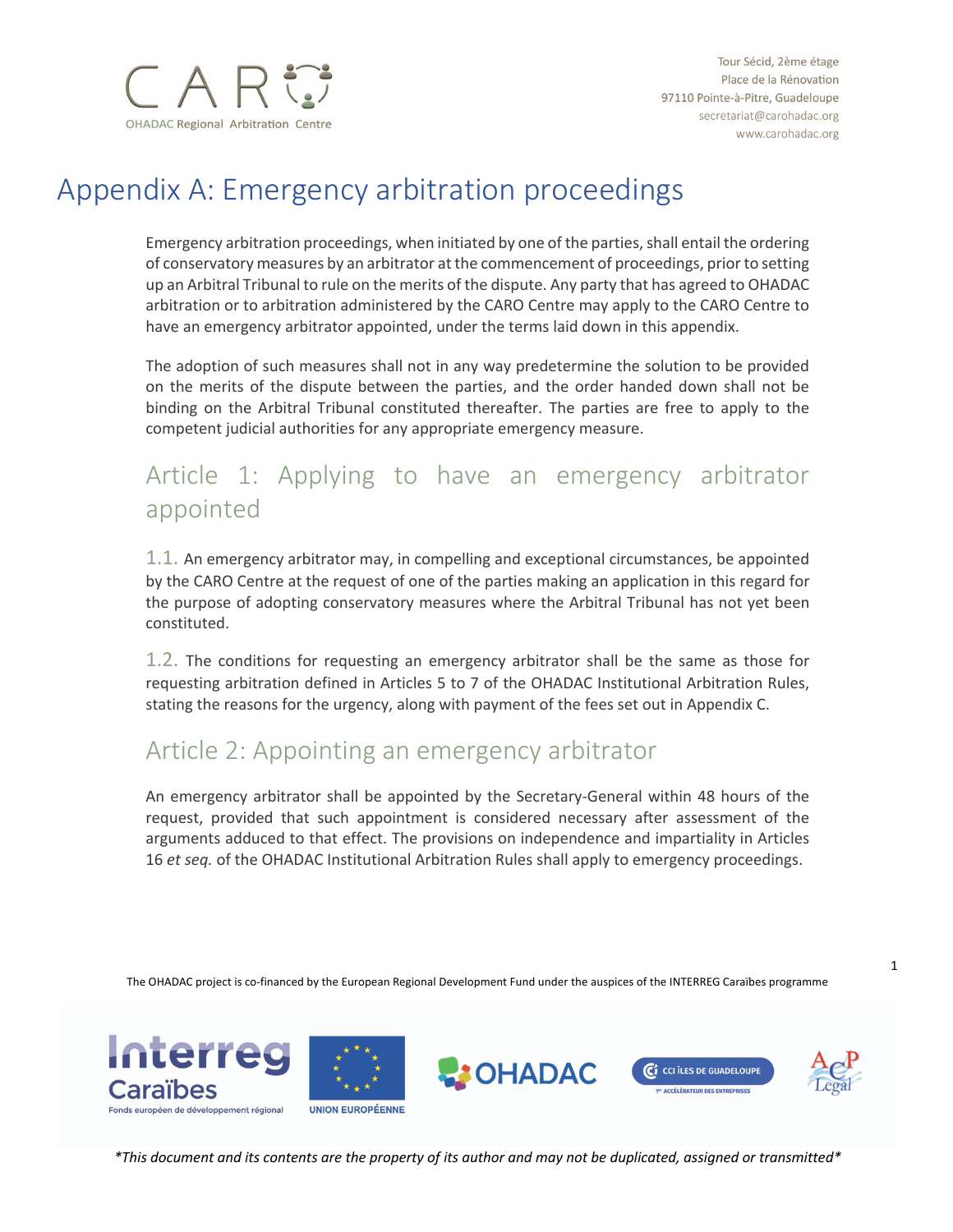

#### Article 3: Conducting emergency proceedings

3.1. Once appointed by the Centre, the Emergency Arbitrator shall seek observations from the parties and more generally shall decide on the arrangements for conducting the emergency proceedings. In this regard also, the Arbitral Tribunal may make use of any technological means that could reduce the costs of the proceedings and improve their efficiency.

3.2. If the parties have agreed on the seat of the arbitration proceedings, this shall be considered the seat of the emergency proceedings. If this is not the case, the Emergency Arbitrator shall determine the seat of the emergency proceedings, without prejudice to the seat that shall be subsequently determined by the Arbitral Tribunal, once constituted, in the Procedural Organization Act and/or the Procedural Organization Order (Articles 26 and 27 of the OHADAC Institutional Arbitration Rules).

#### Article 4: Replacing an emergency arbitrator

The Emergency Arbitrator may, in accordance with the provisions of Articles 20 and 21 of the OHADAC Institutional Arbitration Rules, be challenged or replaced during proceedings. This decision shall be made by the Secretary-General within three (3) days of the request, after consulting the Committee.

### Article 5: Ordering emergency measures

5.1. The Emergency Arbitrator shall confine himself or herself exclusively to the adoption of the conservatory measures applied for and to assessing their admissibility. S/he may also adopt, ex officio, other measures s/he considers appropriate.

5.2. The Emergency Arbitrator shall decide by means of reasoned orders within fourteen (14) days of the referral. This time limit may in exceptional circumstances be extended by the Emergency Arbitrator, which s/he must justify in writing or with the agreement of the parties. If there is a delay in ordering emergency measures, the Emergency Arbitrator shall be liable for financial penalties.

5.3. No finding made by the Emergency Arbitrator shall be binding on the Arbitral Tribunal once constituted, which remains free to lift any emergency measures ordered by the Emergency Arbitrator.

The OHADAC project is co-financed by the European Regional Development Fund under the auspices of the INTERREG Caraïbes programme



*\*This document and its contents are the property of its author and may not be duplicated, assigned or transmitted\**